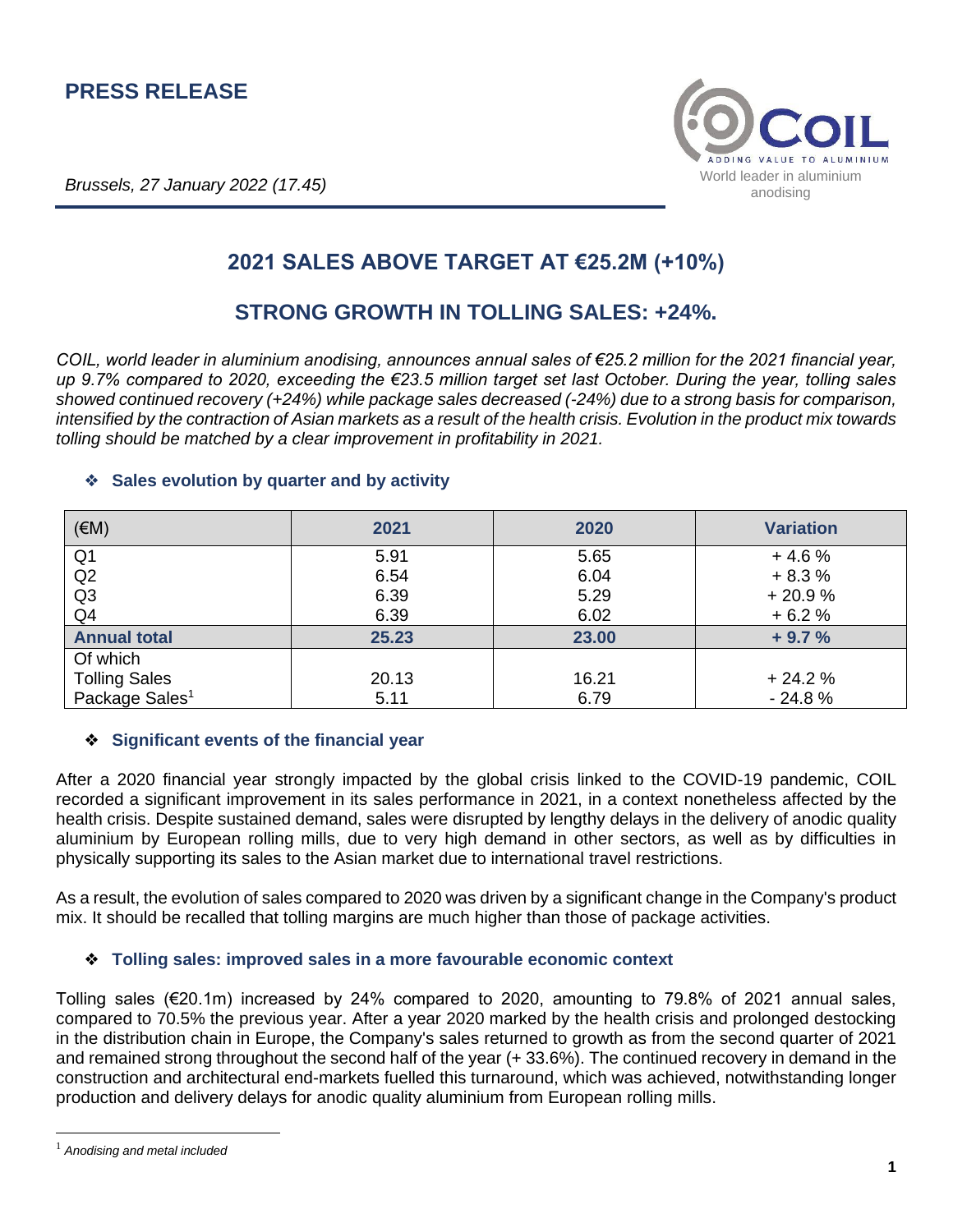#### ❖ **Package sales: decline in a disrupted logistics and supply environment**

Package sales, which include pre-anodised metal supplied directly to the end customer, amounted to €5.1m, down 24% against a high base for comparison in 2020, which included large orders delivered in China. They represented 20.2% of annual sales in 2021, compared to 29.5% in the previous year. Due to the consequences of the health crisis, sales to Asia were affected by the fluctuations and costs of international logistics, as well as the reduced availability of metal, making it physically difficult for the Company to develop its business in these high-potential markets. This cyclical downturn was partially offset by solid sales growth in Europe and Russia.

#### ❖ **Outlook**

Growth in sales and changes in the product mix should be accompanied by a significant improvement in profitability in 2021 compared to 2020.

COIL is confident in its growth prospects for 2022. Nevertheless, the inflationary environment, with pressure on wages and energy costs, could weigh on the Company's margins despite the increase in selling prices implemented at the beginning of the year.

In the longer term, COIL is capitalising on its broad portfolio of premium anodised products, an efficient industrial organisation and a solid financial situation to sustainably support the development of its markets and confirm its global leadership.

#### ❖ **Indicative 2022 calendar**

- 29 April 2022 2021 annual results and annual financial report
- $\bullet$  1<sup>st</sup> June 2022 Annual General Meeting
- 28 July 2022 First half 2022 sales
- 31 October 2022 First half 2022 results and half-year financial report

Press releases are issued after close of trading.

#### **ABOUT COIL**

COIL is the world's leading anodiser in the building and industrial sectors and trades under the ALOXIDE<sup>®</sup> brand name.

Anodising is an electrochemical process which develops a natural, protective oxide layer on the surface of aluminium and can be coloured in a range of UV-proof finishes. It gives the metal excellent resistance to corrosion and/or reinforces its functional qualities. Anodising preserves all the natural and ecological properties of aluminium; it retains its high rigidity and excellent strength-to-weight ratio, its non-magnetic properties, its exceptional resistance to corrosion. The metal remains totally and repeatedly recyclable through simple remelting. Anodised aluminium is used in a wide variety of industries and applications: architecture, design, manufacturing and the automotive sector.

COIL deploys an industrial model that creates value by leveraging its unique know-how, its operational excellence, the quality of its investments and the expertise of its people. COIL has around 120 employees in Belgium and Germany and generated a turnover of around €25 million in 2021.

Listed on Euronext Growth Paris | Isin: BE0160342011 | Reuters: ALCOI.PA | Bloomberg: ALCOI: FP

For more information, please visit [www.aloxide.com](http://www.aloxide.com/)